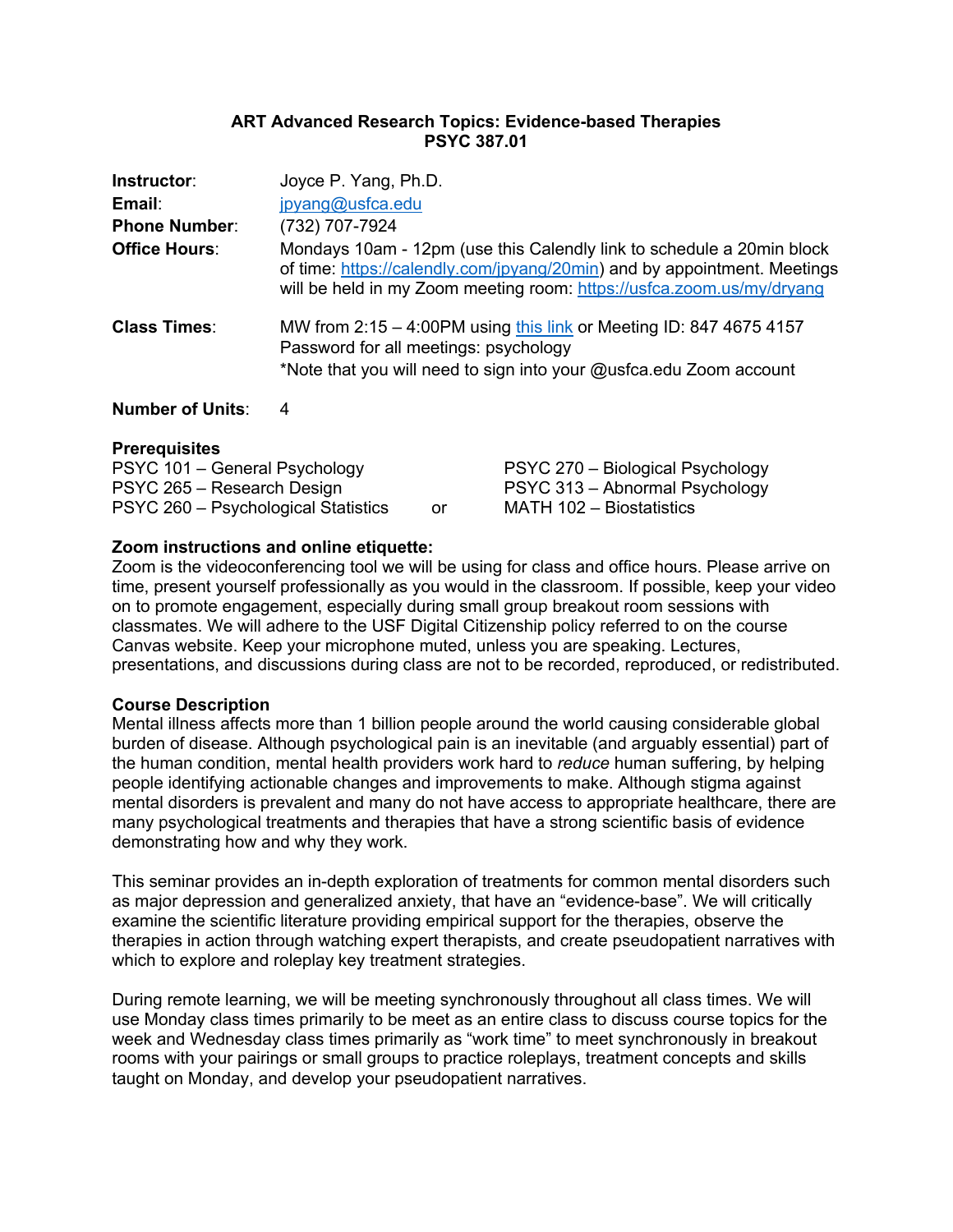## **Course Learning Objectives (CLOs)**

- 1. Knowledge of Evidence-based Therapies: A primary goal of this course is to increase your knowledge and understanding of mental illness and mental healthcare. We will be covering: a) empirical background and theoretical context for treatments for depression and anxiety; b) understanding key elements of case conceptualization derived from each of the therapy models; c) understanding key intervention strategies in each treatment model; d) gain experience practicing the key intervention strategies through pseudopatient roleplays and writing.
- 2. Scientific Values and Critical Thinking: Another goal of this course is to stimulate your intellectual curiosity about mental health and treatment, increase appreciation for the scientific method, research, and limitations, as well as enhance your ability to critically examine and evaluate research and information related to mental health and healthcare.
- 3. Applications to Your Lived Experience: Perhaps most importantly, I am interested in students understanding that principles from evidence-based therapies can apply to your daily lived experience and future occupations. For example, class topics will a) allow us to appreciate the diversity of human health experiences, b) examine complex issues of health equity and access to care, c) increases awareness about mental health and stigma, including how mental illness is portrayed in media, d) promote intelligent skepticism about health-related research, and e) facilitate practicing reflective listening and validation skills.

## **Course Requirements**

#### Inclusivity Policy

Please note that all of my classes are rooted in an anti-bias, anti-racist (ABAR) pedagogical framework. To this end, we will collaborate in sharing and gaining knowledge together. I expect myself as well all of my students to continuously work on dismantling the internal and external biases that we hold in our beliefs and will encounter in the field of psychology. If and when any member of our learning community engages in language or behavior that perpetuates racism or other bias, our course policy is to respectfully engage in dialogue to acknowledge the harm, correct, and improve, so that we can collectively move towards universal equity.

*Class Attendance and Participation* – Students are expected to attend class, be on time, and participate in class discussions and activities. Note that you do not need to notify me if you are going to be absent. However, you are responsible for all announcements made, material given, and information covered during class. Therefore, if you must miss class for any reason, you are responsible for contacting classmates for class notes and material. \*Please do not send me emails that say, "Did I miss anything?" The purpose of participation is to afford you the opportunity to engage with material by asking questions, sharing your thinking, listening to your classmates' experiences, and deepen collective understanding through dialogue. In addition to regular participation, each student is responsible for co-leading discussion one week of the semester. Class participation sharpens the skill of verbally expressing your ideas coherently, which can be an essential life and future occupational skill.

*Weekly Reaction Post* – Readings for this course will include research papers, book chapters, and media articles. Students are expected to complete weekly posts on a discussion board in Canvas to respond to readings and topics assigned for that week, **in advance of Monday**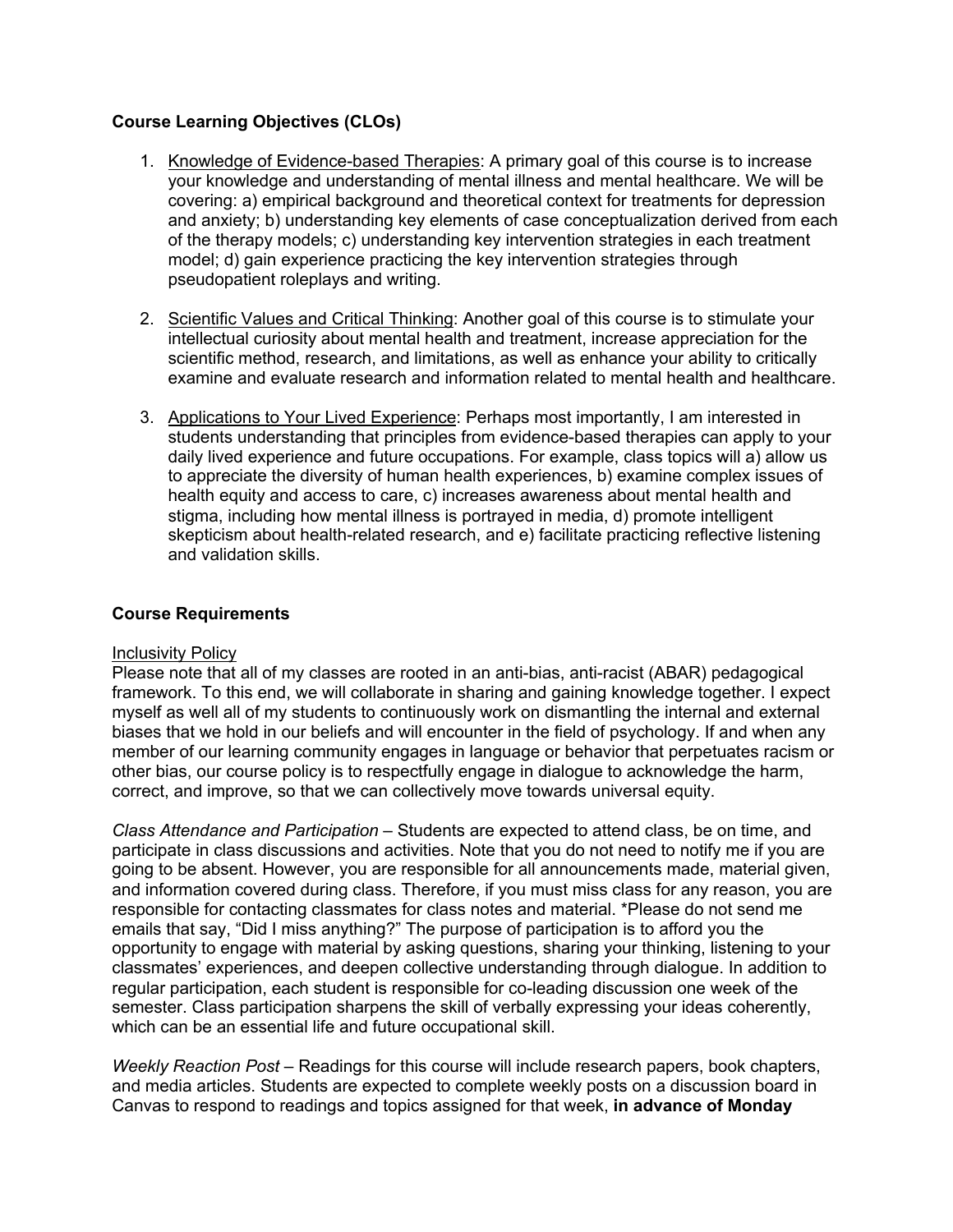**discussion, due on Saturday by noon (12pm)**. When you complete your weekly reading, submit a brief (i.e.,  $\sim$  2 paragraphs) reaction that can include: critically evaluating the reading based on your understanding of concepts and research methods, personally connecting with the reading or how you have observed those phenomena apply in daily life, or a response to another student's reaction post that furthers the discussion. It is not enough to write "I found XYZ interesting" without explaining the because, e.g., *why* it was interesting, or *what it elicited*  from you in terms of reaction, or *how* it changed your thinking, etc. **Each post must also include at least one question so that discussion co-leaders can utilize to facilitate discussion**. The purpose of reaction posts is to practice using writing to synthesize and express your ideas in a frequent and low-stakes manner. If you have additional ideas of how you want to "react" to the readings (e.g., submitting a creative work instead of reflective writing), you may check in with me and submit the approved alternative.

*Discussion Co-Leading* – During Monday classes, we will have a student-led discussion about the readings assigned for that class. Students will pair up and sign up in advance to co-lead discussion. Facilitators will provide a brief overview of the readings, prepare a number of openended questions to stimulate discussion, and facilitate contributions from other classmates. Facilitators may provide a one-page handout for the class, and/or a limited number of slides to highlight key figures and points of discussion. Leaders are welcome to be creative in how they want to facilitate discussion, including bringing in other materials relevant to the readings or topics, or soliciting alternative ways for classmates to participate rather than large class discussion (e.g., time in breakout rooms, contributing via writing, polls, artwork, etc.).

*Film/Show Analysis* – For this project, you will watch a film/show or other form of media that shows a meaningful therapeutic encounter between patient and therapist, looking for concepts and issues discussed in class. You will analyze the therapy portrayed, highlighting components that appear evidence-based as well as components that do not. More details about this project will be given in class.

*Pseudopatient Case: Presentation and Report Paper –* Over the course of the semester, you will develop a pseudopatient narrative, involving a fictitious patient with a diagnosable clinical disorder, description of their course of treatment using an evidence-based therapy, and the progression of their symptoms. You will give a class presentation about your pseudopatient case which can take the form of a clinical case presentation, where you describe the pseudopatient's symptoms, progress in therapy, and outcomes; or, you can demonstrate one particular treatment strategy or skill by roleplaying the part of the patient and enlisting a classmate to roleplay the therapist. You will also turn in a final paper writing up the course of treatment as a mock case study report. More details about this project will be given in class.

#### **Course Assessment**

In this course, we will utilize a grading contract, which is a cooperative agreement between instructor and students. A grading contract is an effort in anti-bias and anti-racist (ABAR) educational practices that considers labor as a perhaps more equitable measure than traditional classroom assessment methods which have been developed in White supremacy culture. This grading contract is designed to be a more just and fair means of student assessment, which emphasizes student effort and engagement.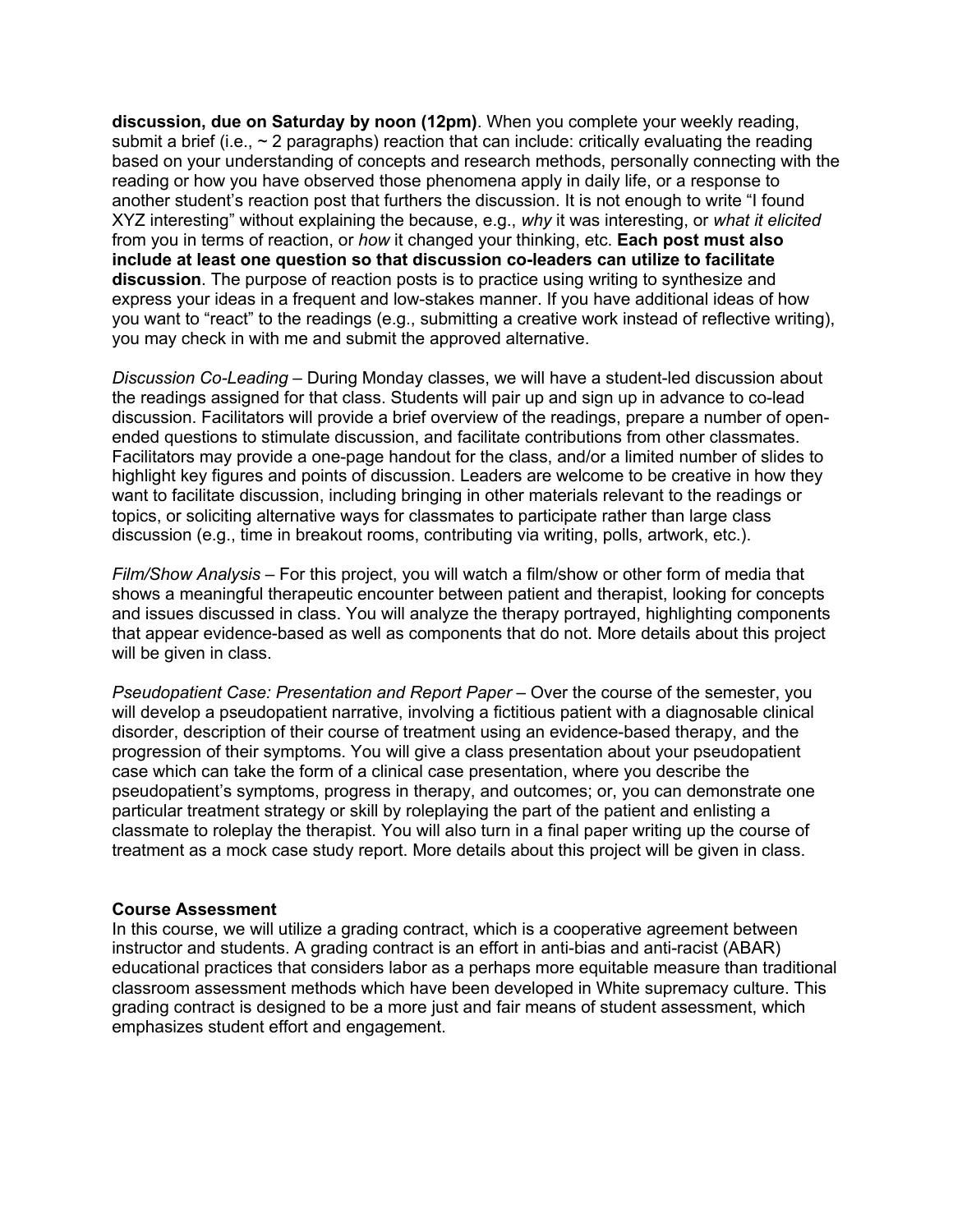## Grading Contract Overview

You will earn a B- in this class for meeting basic course expectations. Your grade will increase if you go above and beyond these expectations, and your grade will decrease if you do not meet these expectations. The expectations for the course are:

- Turn in at least 10 out of 12 complete weekly reaction posts. Posts are considered complete when turned in by 12 midnight on Fridays, reflect on the readings, and include questions (described above). There are no makeup posts.
- Co-facilitate discussion on the day you signed up to do so.
- Turn in a complete film/media analysis by the due date.
- Give a complete final presentation on the day you signed up to do so.
- Turn in a complete report paper by the due date.

For each required assignment you do not successfully complete (meaning it is late or incomplete or unsubmitted), your grade will be reduced by 1/3 of a letter grade (e.g., 1 missed assignment =  $C+$ ; 2 missed assignments =  $C$ ).

## Earning A Grade Higher than a B-

If you would like to earn a grade higher than a B-, you can improve your grade by engaging in additional effort or labor than is required by the contract above. Each extended effort below is worth 1/3 of a letter grade, so if you successfully complete 4 additional efforts, you will finish with an A. Here are the extended efforts that you can utilize to demonstrate that you are exceeding basic course expectations:

- **Engagement**  Attending at least 13 of the 15 Monday class discussion sessions, staying present and engaged for the entire class period, as demonstrated by contributing to the class in the form of questions, discussion input, demonstrating openness and respect for others' experiences.
- **Full Reaction Posts –** Turning in 12/12 complete weekly reaction posts.
- **Incorporating additional creativity and outside sources in leading discussion**  The standard for discussion leading is described above where you are expected to provide an overview and facilitate a verbal discussion on the readings of the week. You can choose to go beyond the basic requirements by integrating other sources and facilitating lively engagement through creative alternative methods.
- **Additional Discussion Leading during Weeks 12, 13, 14 –** Signing up to and leading an extra session of discussion.
- **Exceptional film analysis –** Turning in a film analysis that exceeds assignment expectations. This likely involves checking in during office hours or Wednesday work times to discuss your ongoing analysis, integrating feedback, and workshopping collaboratively prior to your final product.
- **Exceptional presentation –** Giving a presentation that exceeds assignment expectations. Same parameters as above.
- **Exceptional case report paper –** Turning in a case report paper that exceeds assignment expectations. In addition to the same parameters above, this likely involves turning in an earlier draft for feedback.
- **Do you have a suggestion of an additional effort that you conceptualize as nontraditional course assessment that you would like to propose?**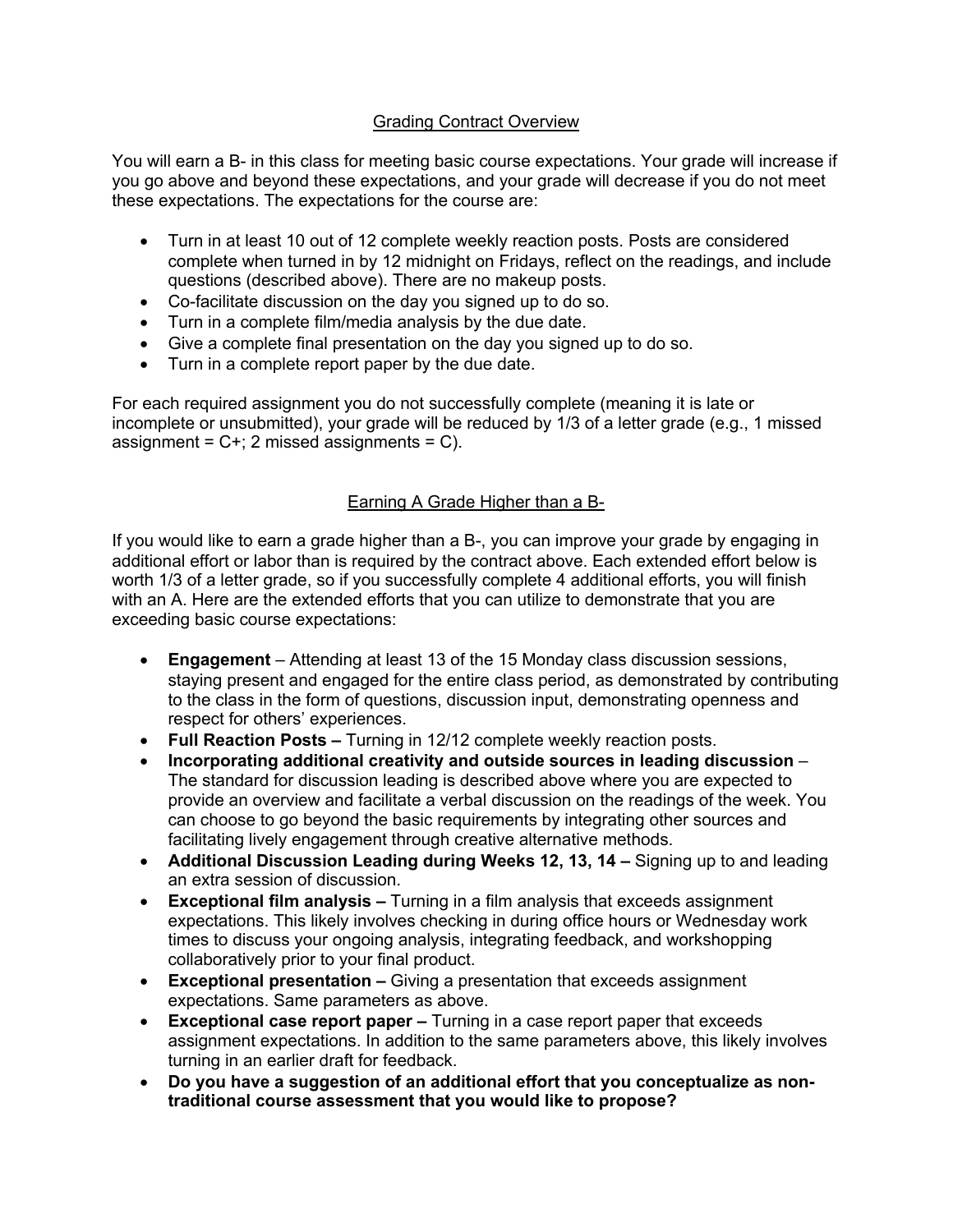## **University of San Francisco Policies & Resources**

#### Academic Integrity

As a Jesuit institution committed to cura personalis—the care and education of the whole person—USF has an obligation to embody and foster the values of honesty and integrity. USF upholds the standards of honesty and integrity from all members of the academic community. All students are expected to know and adhere to the University's Honor Code. You can find the full text of the code online http://.usfca.edu/academic-integrity/. The policy covers:

- Plagiarism intentionally or unintentionally representing the words or ideas of another person as your own; failure to properly cite references; manufacturing references.
- Working with another person when independent work is required.
- Submission of the same paper in more than one course without the specific permission of each instructor.
- Submitting a paper written by another person or obtained from the Internet.
- The penalties for violation of the policy may include a failing grade on the assignment, a failing grade in the course, and/or a referral to the Academic Integrity Committee.

## Behavioral Expectations

All students are expected to behave in accordance with the Student Conduct Code and other University policies (see http://www.usfca.edu/fogcutter/). Open discussion and disagreement are encouraged when done respectfully and in the spirit of academic discourse. Students whose behavior is disruptive or who fail to comply with the instructor may be dismissed from the class for the remainder of the class period and may need to meet with the instructor or Dean prior to returning to the next class period. If necessary, referrals may also be made to the Student Conduct process for violations of the Student Conduct Code.

#### Center for Academic and Student Achievement (CASA)

All USF students are assigned an academic success coach who will be present throughout your time at the University to help you achieve your academic goals. There is a communication system in place that allows me to reach out to your coach when I have concerns about how you are doing in the class. I will plan to engage in this resource early and often, given that a quick course correction early on can help you stay on track. You will also get notified when I reach out to your CASA coach; think of these contacts as opportunities for accountability, support, and reminders to help you do well.

## Students with Disabilities

If you are a student with a disability or disabling condition, or if you think you may have a disability, please contact USF Student Disability Services (SDS) at 415-422-2613 within the first week of class, or immediately upon onset of disability, to speak with a disability specialist. If you are determined eligible for reasonable accommodations, please meet with your disability specialist so they can arrange to have your accommodation letter sent to me, and we will discuss your needs for this course. For more information, please visit: http://www.usfca.edu/sds or call (415) 422-2613.

#### Confidentiality, Mandatory Reporting, and Sexual Assault

As instructors, one of our responsibilities is to help create a safe learning environment on our campus. We also have a mandatory reporting responsibility related to our role as faculty members. I am required to share information regarding sexual misconduct or information about a crime that may have occurred on USFs campus with the University. Here are other resources: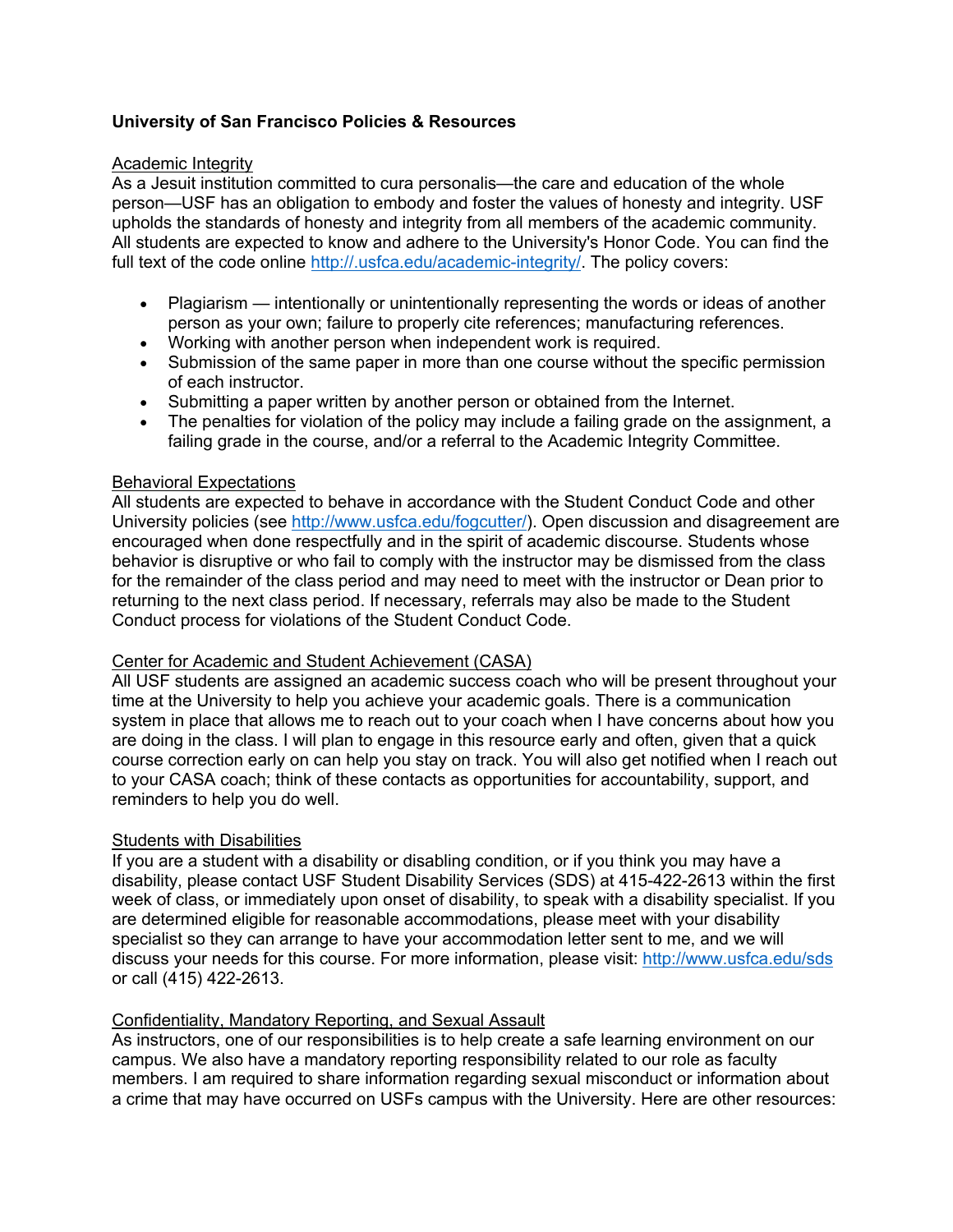- To report any sexual misconduct, students may visit the Title IX coordinator (UC 5th floor) or see many other options by visiting www.usfca.edu/studentlife/safer
- Students may speak to someone confidentially or report a sexual assault confidentially by contacting Counseling and Psychological Services at 415-422-6352.
- Students also have the option to make a confidential written record of assault on Callisto before deciding what to do with the record (e.g., submit it, send it somewhere, or the system can hold the record until another similar record is made, etc.). To find out more about reporting sexual assault at USF, visit USF's Callisto website at: www.usfca.callistocampus.org

## Learning, Writing, and Speaking Center

Provides individualized support to assist you in better understanding course material and support your path to success. Services are free and include one-on-one tutoring, group tutoring, and one-on-one Academic Skills Coaching appointments to discuss effective study strategies. The Learning Center supports over 80 courses each semester. The Writing Center helps you develop writing skills in rhetoric, organization, style, and structure, through one-on-one interactive conferences. The Speaking Center prepares you for public speaking—including speeches, oral presentations, team presentations, and visual aid demonstrations. International students may also contact the centers to learn more about communicating with professors and general academic study skills. Location: Lower Level of Gleeson Library (G03). Contact Info: (415) 422-6713 or visit: myusf.usfca.edu/lwsc

## Counseling and Psychological Services

A diverse staff offers brief individual, couple, and group counseling to USF students. CAPS services are confidential and free of charge. Call 415-422-6352 for an initial consultation appointment. Telephone consultation through CAPS After Hours is available Monday – Friday from 5:00 PM to 8:30 AM, 24 hours during weekends and holidays; call the above number and press 2. Further information can be found at https://myusf.usfca.edu/sutdent-health-safety/caps

#### Intercollegiate Student Competitors

USF's policy regarding intercollegiate student competitors is as follows: "Students, when representing the University of San Francisco in intercollegiate competition (e.g., athletics, debates, etc.) shall be excused from classes on the hours or days such competition takes them away from classes…However, such students shall be responsible for advising their professors regarding anticipated absences and arranging to complete class work for classes and/or examinations that are missed." Furthermore, the Athletics Dept. requires each student-athlete to submit a letter from the Athletics Department before they depart for an away game or match. This letter is generated specifically for those dates and is signed by the head coach. If the student-athlete does not submit the letter to the professor prior to the date(s) they will be absent, they should not be officially excused. What this means is that students in this class are required to notify the professor in advance of all anticipated absences from class due to obligations in which the student is representing USF in intercollegiate competition. If the student is an athlete, this notification shall be accompanied by an official letter from the Athletics Department, signed by the student's head coach. Furthermore, it is entirely the student's responsibility, in these instances, to determine (from a fellow student or from the professor during office hours) what material/exercises/assignments they may have missed during their absence. As per USF policy, the professor will excuse absences as described above; however, students will be expected to complete make-up work, where appropriate and as assigned by the professor, in a timely manner. Failure to comply with these policies and procedures will result in a lower grade in this course.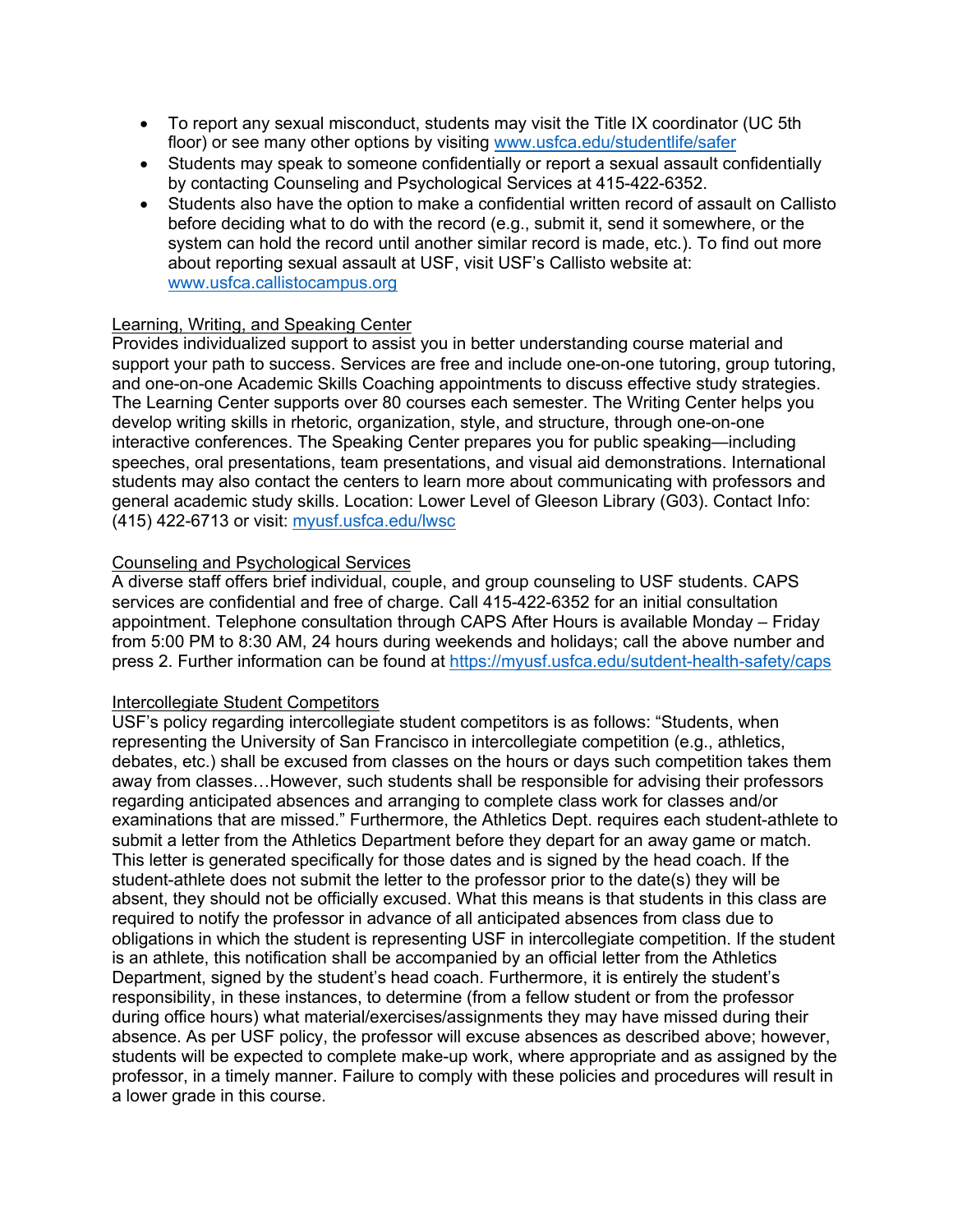# **Tentative Schedule of Topics and Dates (subject to change)**

Text: Beck, J. S. (2011). *Cognitive Therapy: Basics and Beyond (2nd Ed.).* New York: Guilford Press.

*Assignments and dates are also posted to Canvas. Additional readings are posted to Canvas and accompany most weeks.*

| <u>January:</u><br>Week 1:  | Jan 25 & 27: Welcome and Orientation<br>M-25: Classes/Late registration begin<br>Syllabus review, orienting to learning environment<br>$W - 27$<br>What is a case of depression? Week 1 reading due today |  |
|-----------------------------|-----------------------------------------------------------------------------------------------------------------------------------------------------------------------------------------------------------|--|
|                             | FYI Friday 1/29: Late registration ends/Last day to add a class                                                                                                                                           |  |
| <b>February:</b><br>Week 2: | <b>Feb 1 &amp; 3:</b> What is evidence-based therapy?<br>Canvas readings<br>Reaction Post 1 due Saturday 1/30 by noon (12pm)                                                                              |  |
| Week 3:                     | <b>Feb 8 &amp; 10:</b> How do we measure success or outcomes in therapy?<br>Canvas readings<br>Reaction Post 2 due Saturday 2/6 by noon (12pm)                                                            |  |
| Week 4:                     | Feb 15 - no class Presidents' Day holiday                                                                                                                                                                 |  |
|                             | <b>Feb 17</b> – Introduction to Cognitive Behavior Therapy<br>Beck (2011) text: Chapters 1-3<br>Reaction Post 3 due Saturday 2/13 by noon (12pm)                                                          |  |
| Week $5:$                   | Feb 22 & 24: Clinical Assessment and Treatment Planning<br>Beck (2011) text: Chapters 4, 5, and 19<br>Reaction Post 4 due Saturday 2/20 by noon (12pm)                                                    |  |
| March:<br>Week 6:           | Mar 1 & 3 - Behavioral Activation<br>Beck (2011) text: Chapter 6<br>Reaction Post 5 due Saturday 2/27 by noon (12pm)                                                                                      |  |
| Week 7:                     | Mar 8 & 10 - Structuring Sessions<br>Beck (2011) text: Chapter 7, 8, and 17<br>Reaction Post 6 due Saturday 3/6 by noon (12pm)                                                                            |  |
| Week 8:                     | <b>Spring Break no classes</b>                                                                                                                                                                            |  |
| Week 9:                     | Mar 22 & 24 – Cognitive Restructuring<br>Beck (2011) text: Chapter 9 - 12<br>Reaction Post 7 due Saturday 3/20 by noon (12pm)                                                                             |  |
| <b>Week 10:</b>             | Mar 29 & 31 – Identifying and Modifying Intermediate and Core Beliefs                                                                                                                                     |  |